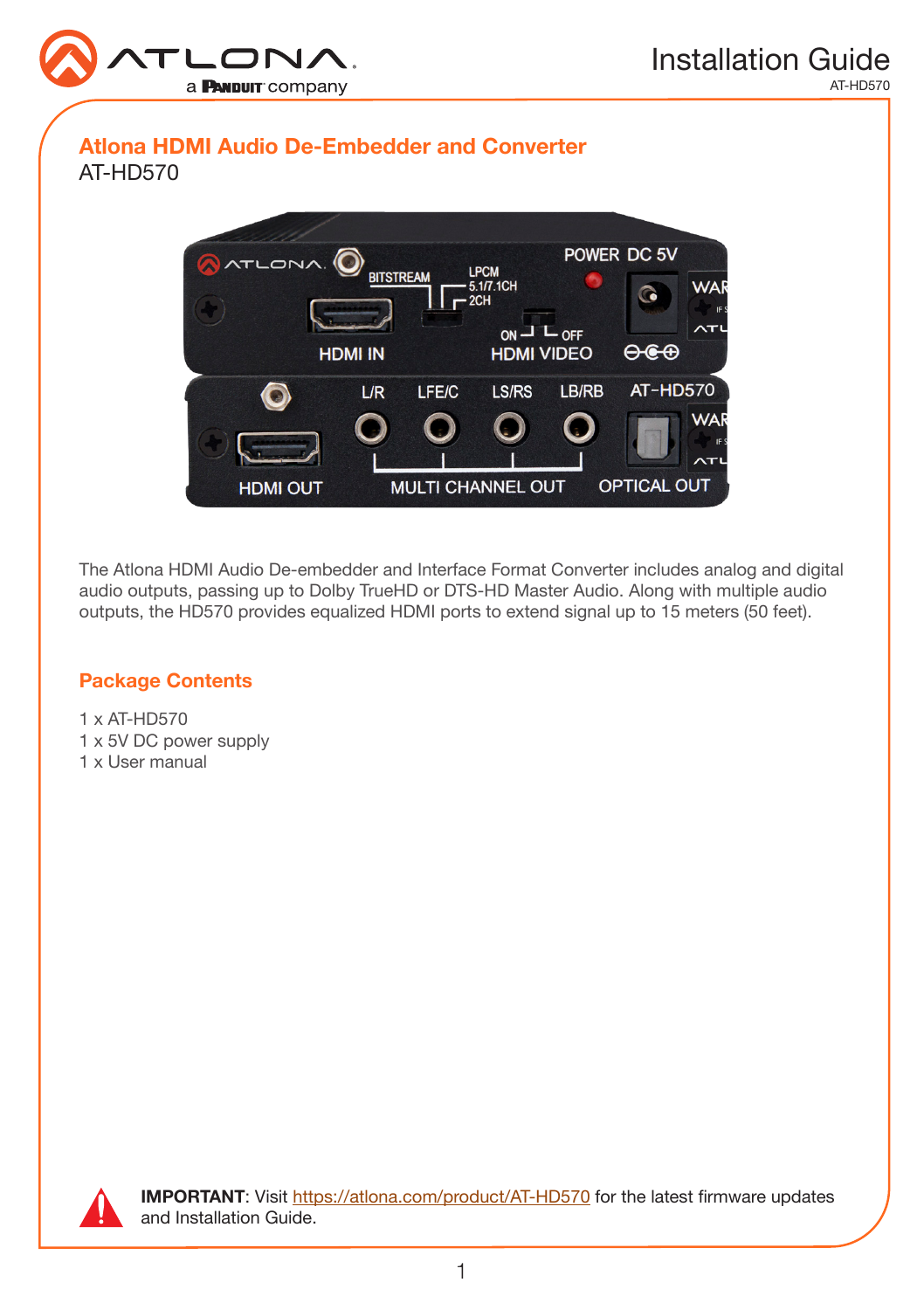

# Panel Descriptions



### 1 HDMI IN

Connect an HDMI source here. e.g. DVD player, Set-Top-Box, etc

### 2 Audio Dip Switch

Switch audio format and EDID on the HDMI ports. Bitstream (e.g. Dolby TrueHD or DTS-HD Master Audio), LPCM 5.1/7.1, and 2CH PCM.

# 3 HDMI VIDEO Dip Switch

Switch between On and Off.

ON - Follows the EDID of the connected display. Audio and Video will be the highest common resolution between source and display. If either device has no audio, no audio will pass. (e.g. projector)

OFF - Will set the audio portion of EDID to 2Ch, while still passing the highest common video resolution. The audio will pass even if no display is connected.

### 4 POWER LED

The power LED will illuminate red when receiving power.

### 5 DC 5V

Connect the included power supply to this port.

### 6 HDMI OUT

Connect an HDMI cable from this port to a display or AVR. This port will pass up to Dolby TrueHD or DTS-HD Master Audio when bitstream is selected.

### 7 Multichannel Out

Connecto to an AVR. This port supports pass through support up to LPCM 7.1.

# 8 OPTICAL OUT

Connect to an AVR. This port supports pass through support of up to Dolby Digital/DTS 5.1.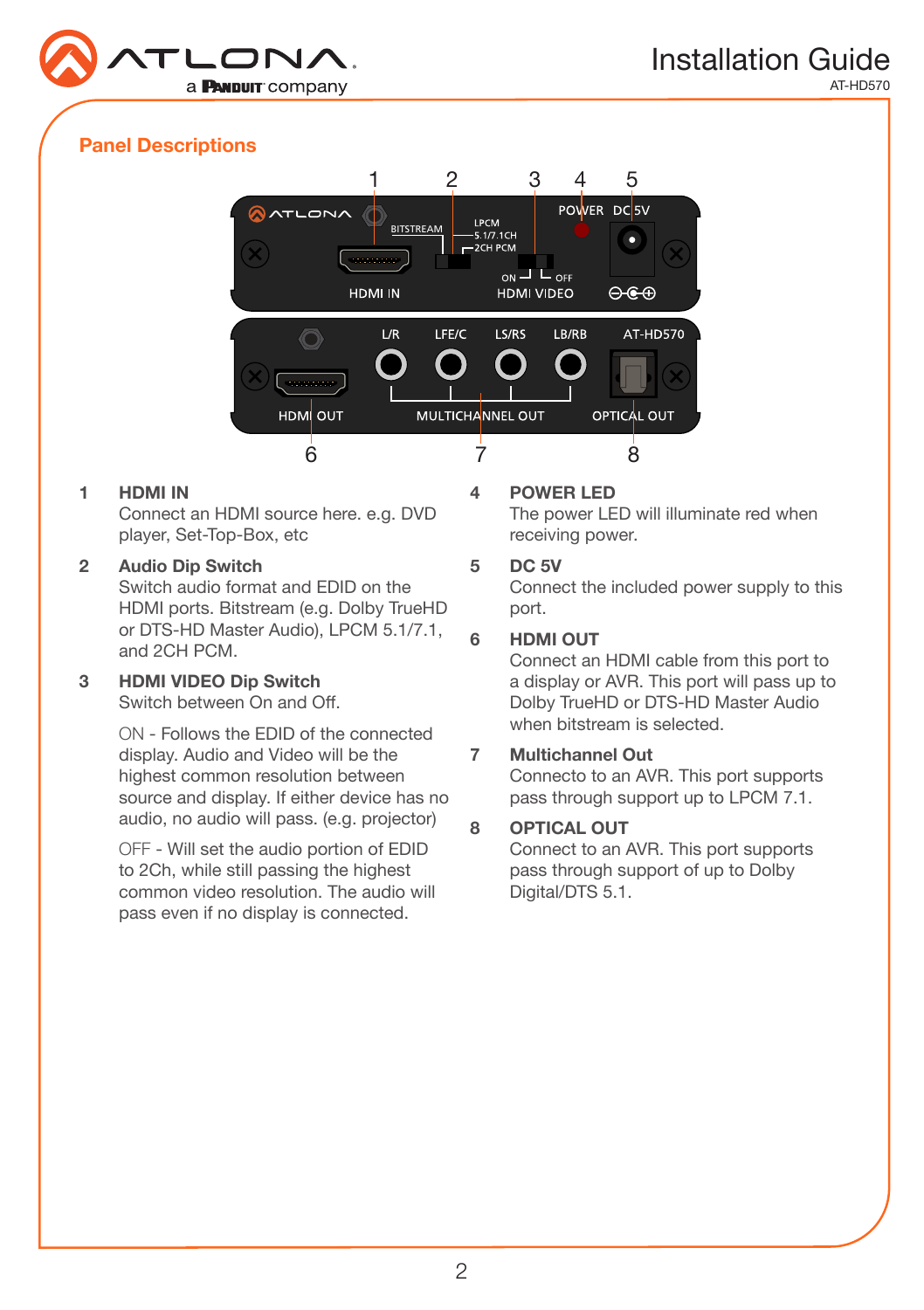

# Installation

- 1. Connect a source to the HDMI IN port.
- 2. \*Optional when HDMI dip switch is set to off\* Connect a display to the **HDMI OUT** port on the receiver.
- 3. Set the Audio dip switch to the needed audio. Switch between bitstream (Dolby TrueHD or DTS-HD Master Audio on HDMI port), LPCM 5.1/7.1, and 2Ch PCM.
- 4. Set the HDMI VIDEO switch to preferred EDID setting. On The highest common video resolution and audio will pass between source and display. Off - The highest common video resolution and 2Ch audio will pass from the source.
- 5. Connect the included 5V power supplies into the transmitter and receiver.
- 6. Connect power supply to an AC outlet.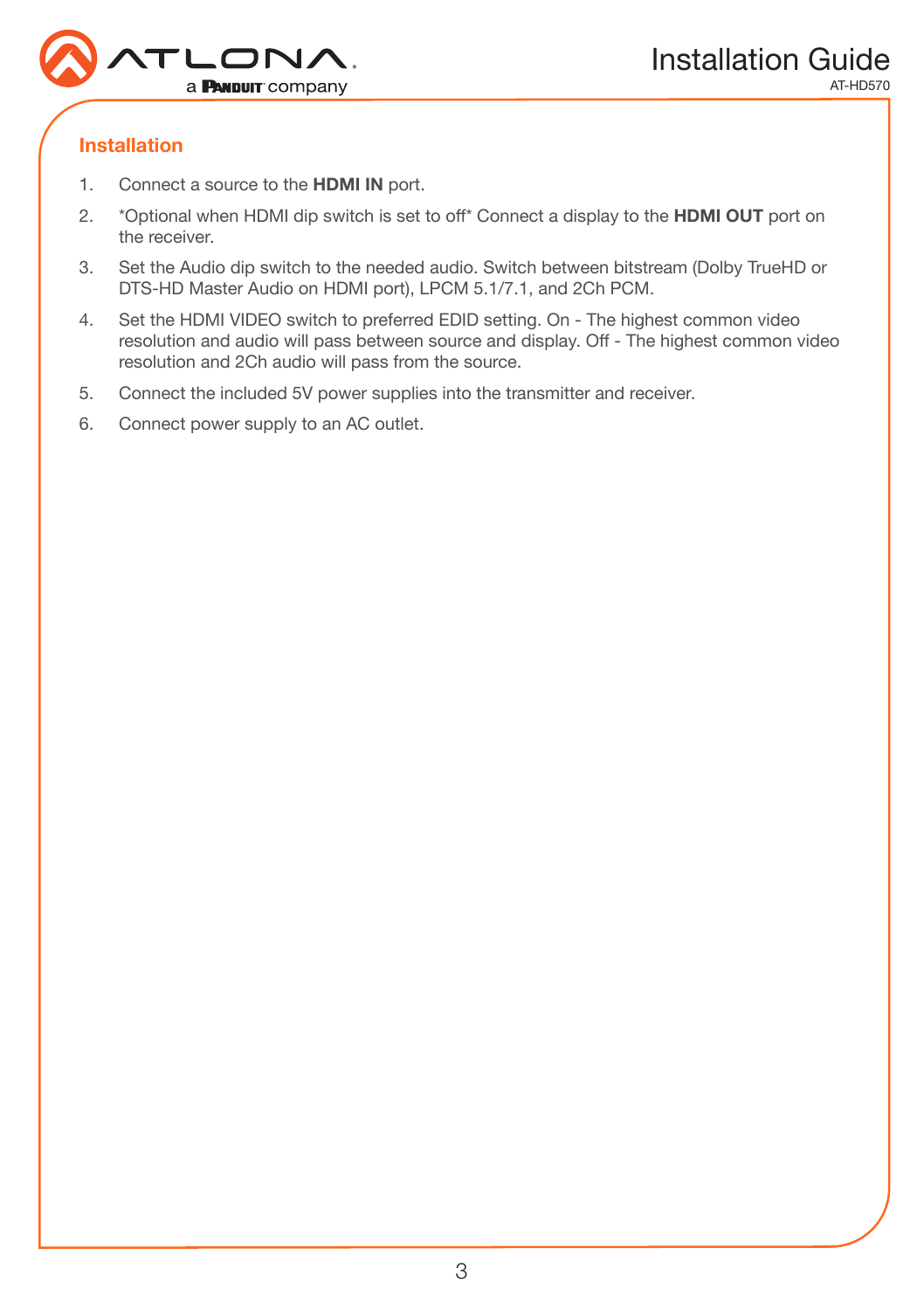

Notes: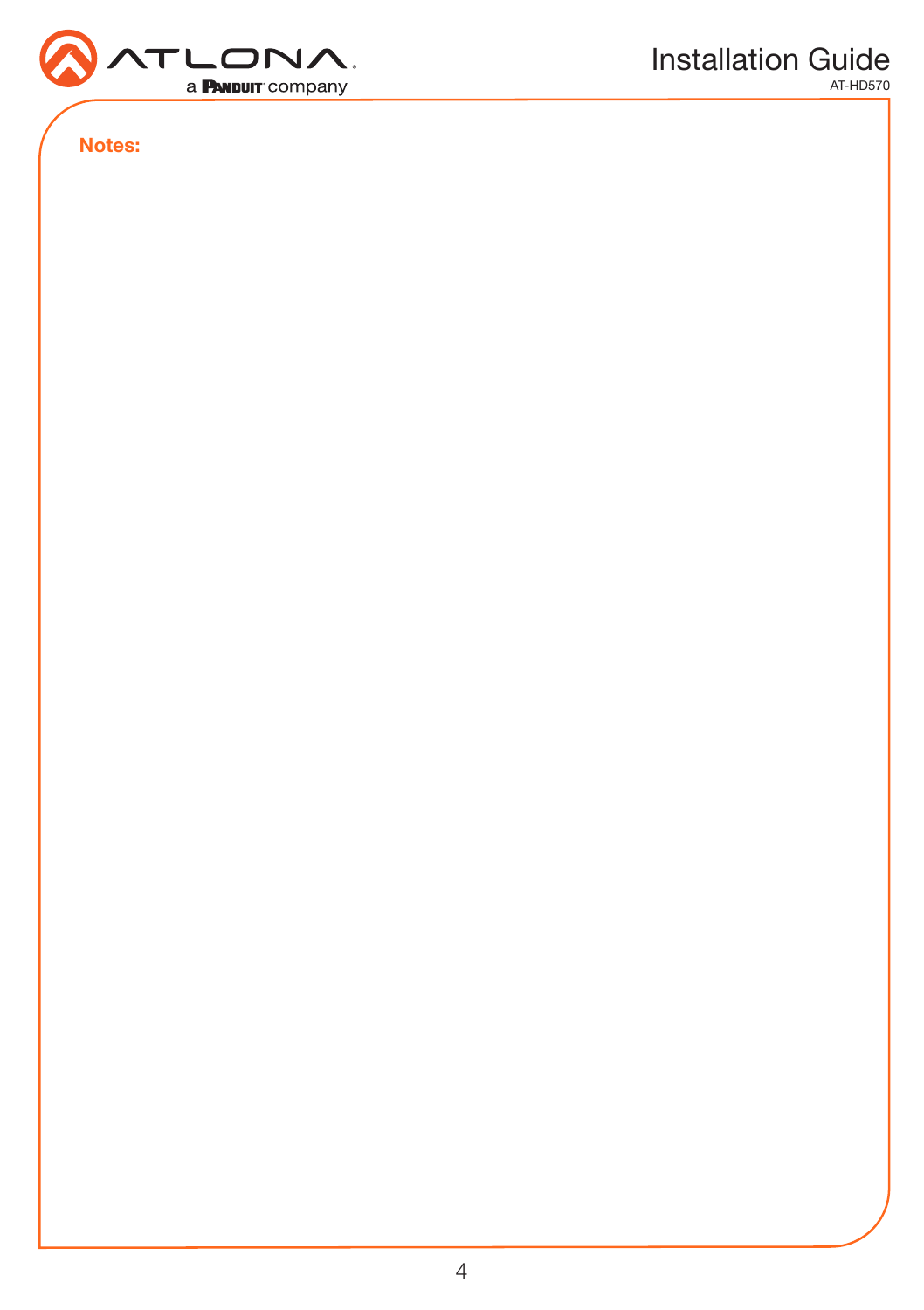

# Atlona, Inc. ("Atlona") Limited Product Warranty

### Coverage

Atlona warrants its products will substantially perform to their published specifications and will be free from defects in materials and workmanship under normal use, conditions and service.

Under its Limited Product Warranty, Atlona, at its sole discretion, will either:

• repair or facilitate the repair of defective products within a reasonable period of time, restore products to their proper operating condition and return defective products free of any charge for necessary parts, labor and shipping.

OR

• replace and return, free of charge, any defective products with direct replacement or with similar products deemed by Atlona to perform substantially the same function as the original products.

#### OR

• refund the pro-rated value based on the remaining term of the warranty period, not to exceed MSRP, in cases where products are beyond repair and/or no direct or substantially similar replacement products exist.

Repair, replacement or refund of Atlona products is the purchaser's exclusive remedy and Atlona liability does not extend to any other damages, incidental, consequential or otherwise.

This Limited Product Warranty extends to the original end-user purchaser of Atlona products and is non-transferrable to any subsequent purchaser(s) or owner(s) of these products.

#### Coverage Periods

Atlona Limited Product Warranty Period begins on the date of purchase by the end-purchaser. The date contained on the end-purchaser 's sales or delivery receipt is the proof purchase date.

### Limited Product Warranty Terms – New Products

- 10 years from proof of purchase date for hardware/electronics products purchased on or after June 1, 2013.
- 3 years from proof of purchase date for hardware/electronics products purchased before June 1, 2013.
- Lifetime Limited Product Warranty for all cable products.

### Limited Product Warranty Terms – Refurbished (B-Stock) Products and Discontinued **Products**

• 3 years from proof of purchase date for all Refurbished (B-Stock) and Discontinued hardware and electronic products purchased on or after June 1, 2013.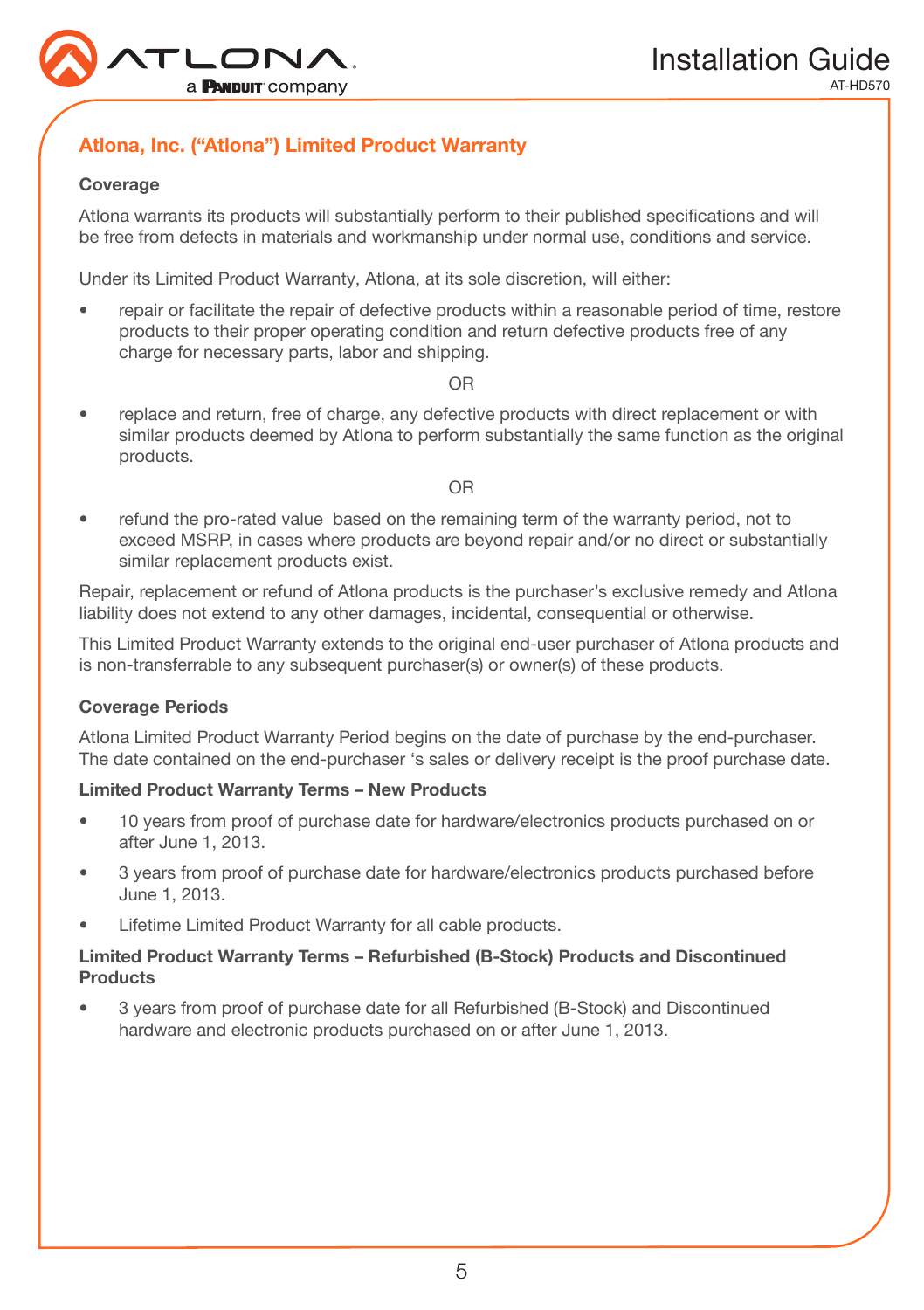

# Atlona, Inc. ("Atlona") Limited Product Warranty Cont.

#### Remedy

Atlona recommends that end-purchasers contact their authorized Atlona dealer or reseller from whom they purchased their products. Atlona can also be contacted directly. Visit www.atlona. com for Atlona's contact information and hours of operation. Atlona requires that a dated sales or delivery receipt from an authorized dealer, reseller or end-purchaser is provided before Atlona extends its warranty services. Additionally, a return merchandise authorization (RMA) and/or case number, is required to be obtained from Atlona in advance of returns.

Atlona requires that products returned are properly packed, preferably in the original carton, for shipping. Cartons not bearing a return authorization or case number will be refused. Atlona, at its sole discretion, reserves the right to reject any products received without advanced authorization. Authorizations can be requested by calling 1-877-536-3976 (US toll free) or 1-408- 962-0515 (US/international) or via Atlona's website at www.atlona.com.

#### **Exclusions**

This Limited Product Warranty excludes:

- Damage, deterioration or malfunction caused by any alteration, modification, improper use, neglect, improper packaging or shipping (such claims must be presented to the carrier), lightning, power surges, or other acts of nature.
- Damage, deterioration or malfunction resulting from the installation or removal of this product from any installation, any unauthorized tampering with this product, any repairs attempted by anyone unauthorized by Atlona to make such repairs, or any other cause which does not relate directly to a defect in materials and/or workmanship of this product.
- Equipment enclosures, cables, power supplies, batteries, LCD displays, and any accessories used in conjunction with the product(s).
- Products purchased from unauthorized distributors, dealers, resellers, auction websites and similar unauthorized channels of distribution.

#### **Disclaimers**

This Limited Product Warranty does not imply that the electronic components contained within Atlona's products will not become obsolete nor does it imply Atlona products or their electronic components will remain compatible with any other current product, technology or any future products or technologies in which Atlona's products may be used in conjunction with. Atlona, at its sole discretion, reserves the right not to extend its warranty offering in instances arising outside its normal course of business including, but not limited to, damage inflicted to its products from acts of god.

#### Limitation on Liability

The maximum liability of Atlona under this limited product warranty shall not exceed the original Atlona MSRP for its products. To the maximum extent permitted by law, Atlona is not responsible for the direct, special, incidental or consequential damages resulting from any breach of warranty or condition, or under any other legal theory. Some countries, districts or states do not allow the exclusion or limitation of relief, special, incidental, consequential or indirect damages, or the limitation of liability to specified amounts, so the above limitations or exclusions may not apply to you.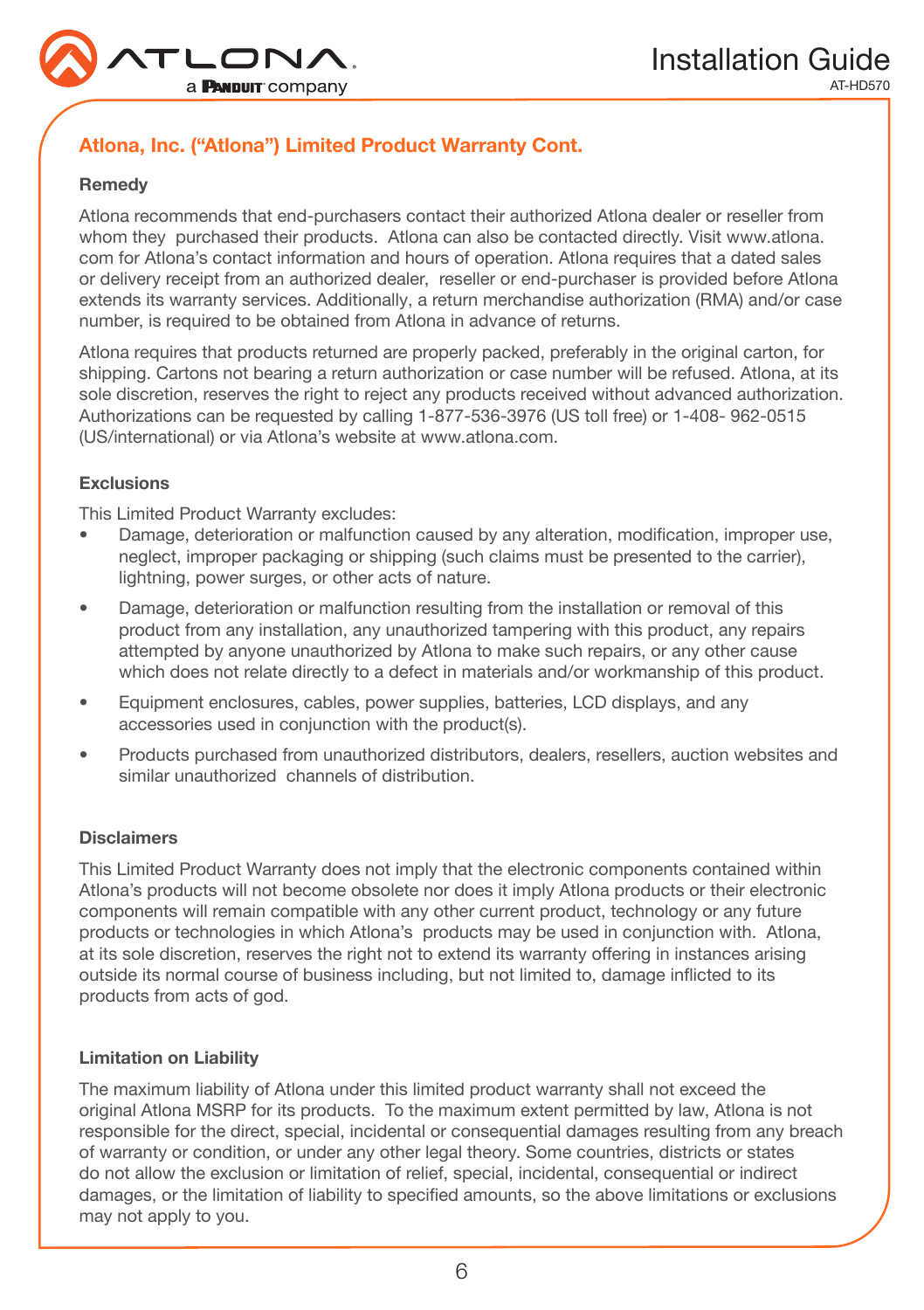

# Atlona, Inc. ("Atlona") Limited Product Warranty Cont.

### Exclusive Remedy

To the maximum extent permitted by law, this limited product warranty and the remedies set forth above are exclusive and in lieu of all other warranties, remedies and conditions, whether oral or written, express or implied. To the maximum extent permitted by law, Atlona specifically disclaims all implied warranties, including, without limitation, warranties of merchantability and fitness for a particular purpose. If Atlona cannot lawfully disclaim or exclude implied warranties under applicable law, then all implied warranties covering its products including warranties of merchantability and fitness for a particular purpose, shall provide to its products under applicable law. If any product to which this limited warranty applies is a "Consumer Product" under the Magnuson-Moss Warranty Act (15 U.S.C.A. §2301, ET SEQ.) or other applicable law, the foregoing disclaimer of implied warranties shall not apply, and all implied warranties on its products, including warranties of merchantability and fitness for the particular purpose, shall apply as provided under applicable law.

#### Other Conditions

Atlona's Limited Product Warranty offering gives legal rights, and other rights may apply and vary from country to country or state to state. This limited warranty is void if (i) the label bearing the serial number of products have been removed or defaced, (ii) products are not purchased from an authorized Atlona dealer or reseller. A comprehensive list of Atlona's authorized distributors, dealers and resellers can be found at www.atlona.com.